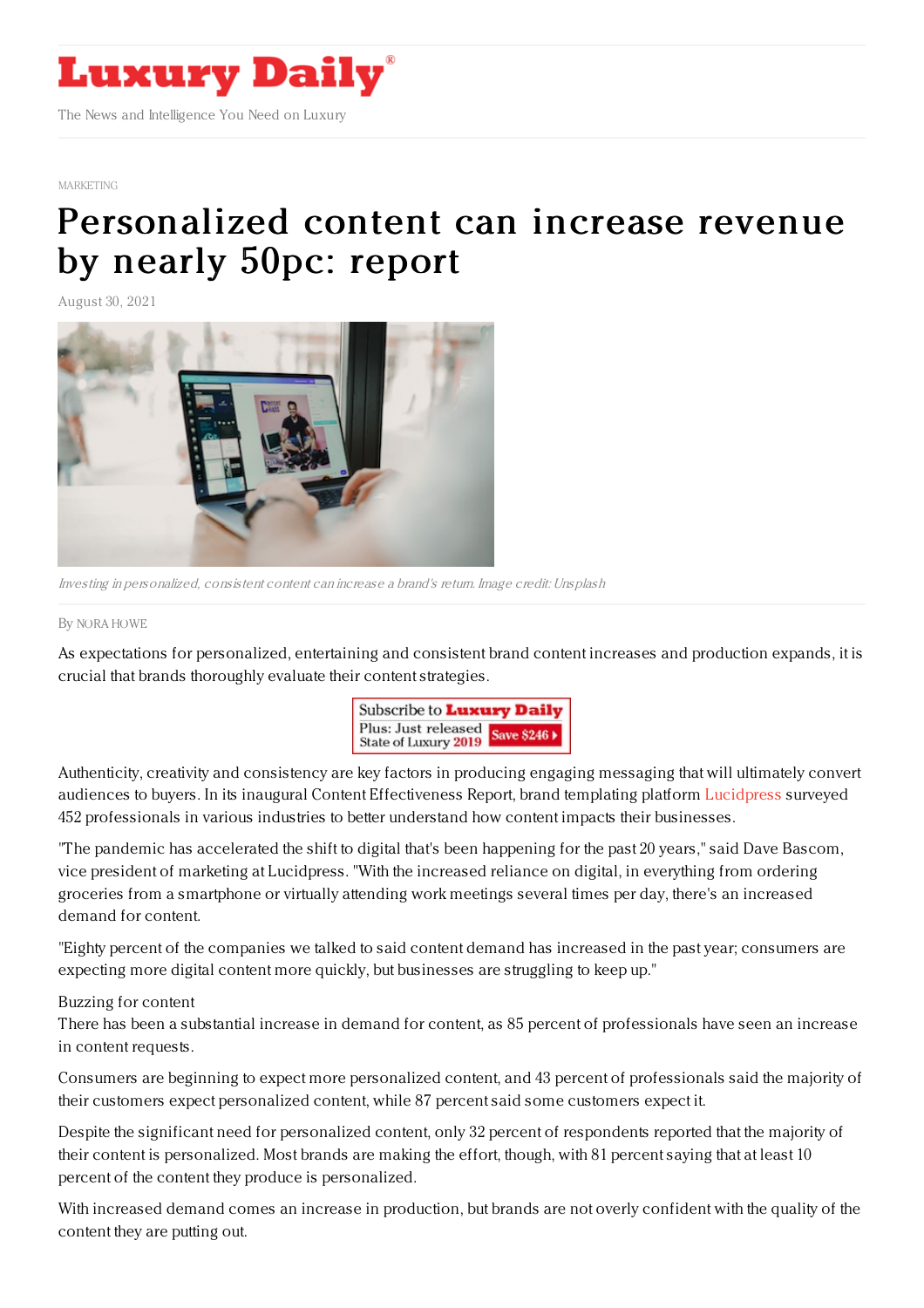Only 13 percent say that more than 75 percent of customer decisions are influenced by content they produce, and only 23 percent say 50-75 percent of customer decisions are influenced by their content.

However there seems to be a disconnect between the lack of confidence in purchasing impact and the belief that content is relevant to their audience, considering 68 percent believe their content is relevant to customers, but only 35 percent think a majority of customer decisions are influenced by their content.



The current state of brand consistency. Image courtesy of Lucidpress

According to Lucidpress, relevant content provides valuable information customers have been searching for, and is interesting or entertaining.

Building brand trust is also an essential factor in producing relevant, effective content, as 56 percent of professionals believe other brands' content is only somewhat or not at all trustworthy, and an essential part of building trust is brand consistency.

Customers expect to have a reliable experience across all interactions with a brand, and can be put off by a brand that is inconsistent in its messaging and strategies.

Brand guidelines play a big part in achieving brand consistency, as nearly 3 in 4 professionals, 68 percent, attribute brand consistency to 20 percent of their revenue growth. In turn, 15 percent have no guidelines.

Lucidpress recommends utilizing templates to get relevant content out quickly to multiple audiences.

According to its survey, 82 percent of organizations use templates, with 76 percent reporting that only the creative team or a few teams within the organization use templates.

The most popular templates are for printed material, social media, email, presentations and digital content, and less so for display/banner ads.

Business-to-business industries, such as consulting, tech and real estate, average a higher use of templates for sales collateral at 49 percent.